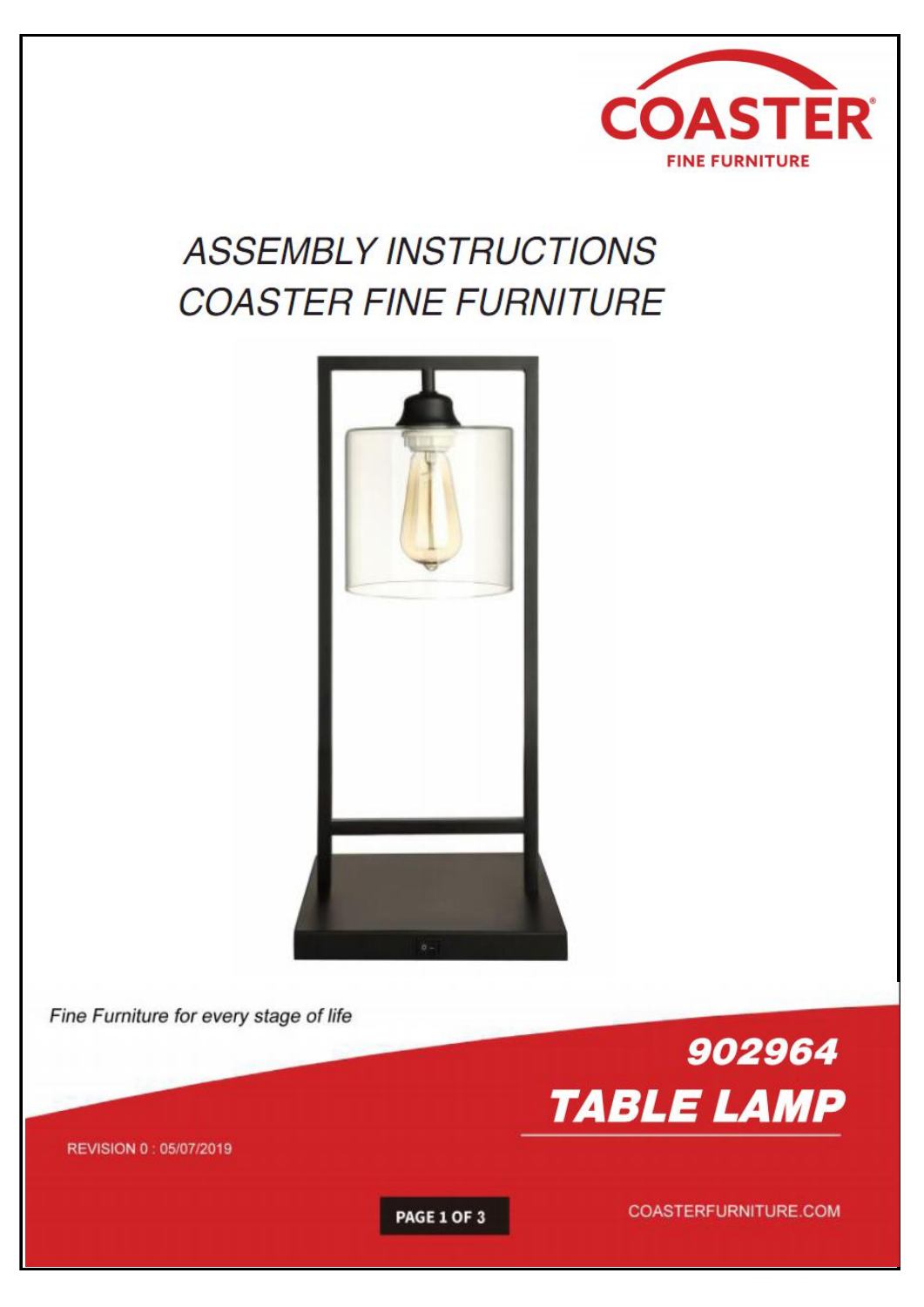# ITEM **:902964**

### **Assembly Instructions**

### **ASSEMBLY TIPS:**

- 1. Remove hardware from box and sort by size.
- 2. Please check to see that all hardware and parts are present prior to start of assembly.
- 3. Please follow attached instructions in the same sequence as numbered to assure fast & easy assembly.

#### **Warning!**

1. Don't attempt to repair or modify parts that are broken or defective. Please contact the store immediately.

2. This product is for home use only and not intended for commercial establishments.

### **PARTS IDENTIFICATION**



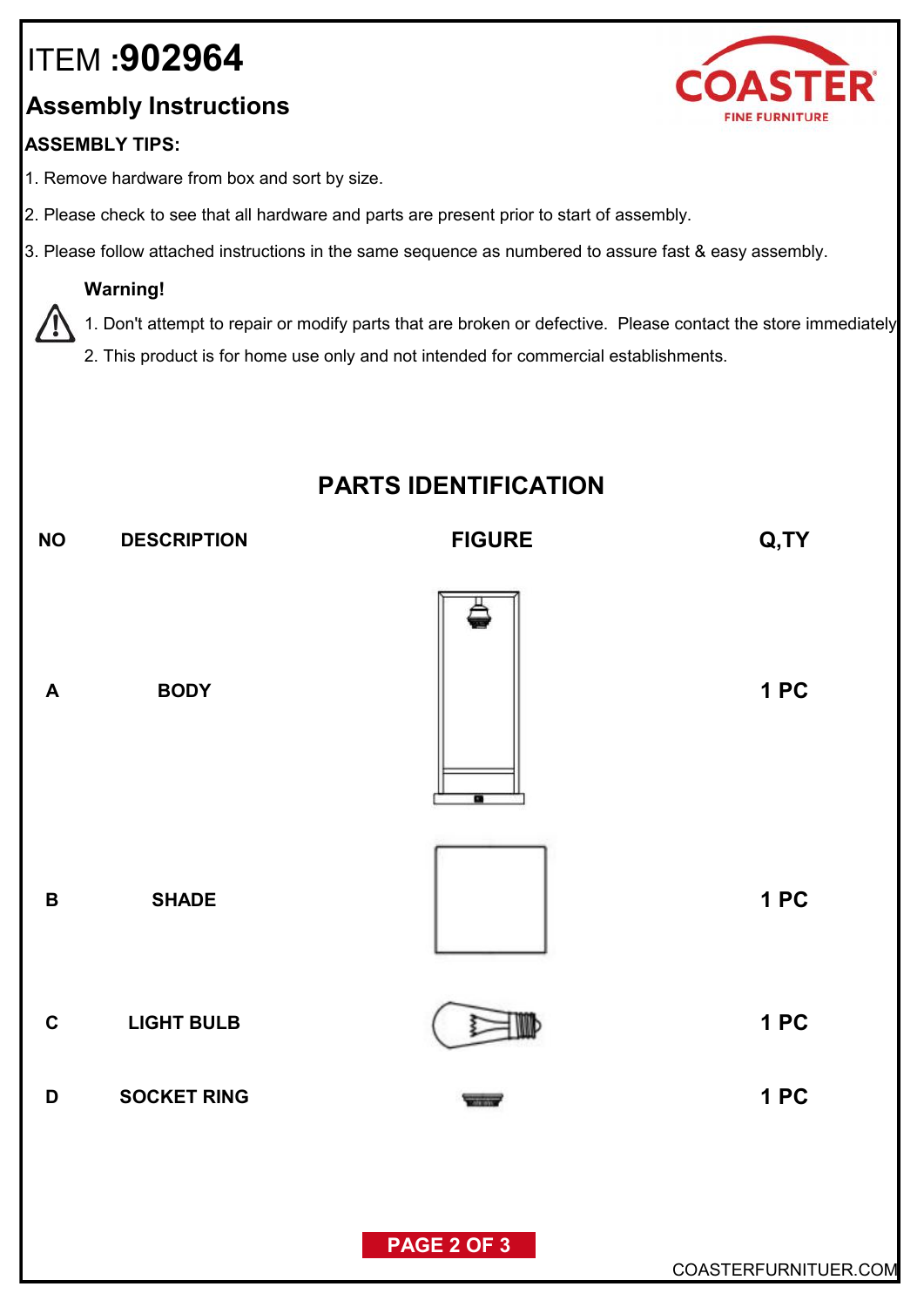## ITEM :**902964**















As a safety feature, and to reduce the risk of electric shock, this portable lamp includes a polarized plug (one blade is wider than the other). The plug will fit into a polarized outlet in a single direction only. If the plug does not fit fully in the outlet, reverse the plug and try again.

If it still does not fit, contact a qualified electrician. DO NOT use with an extension cord unless, can be fully inserted. DO NOT alter the plug.

**FLOOR LAMP:TYPE A LED BULB 9W** TABLE LAMP:TYPE A EDISON LED BULB 6W

PAGE 3 OF 3

COASTERFURNITUER.COM